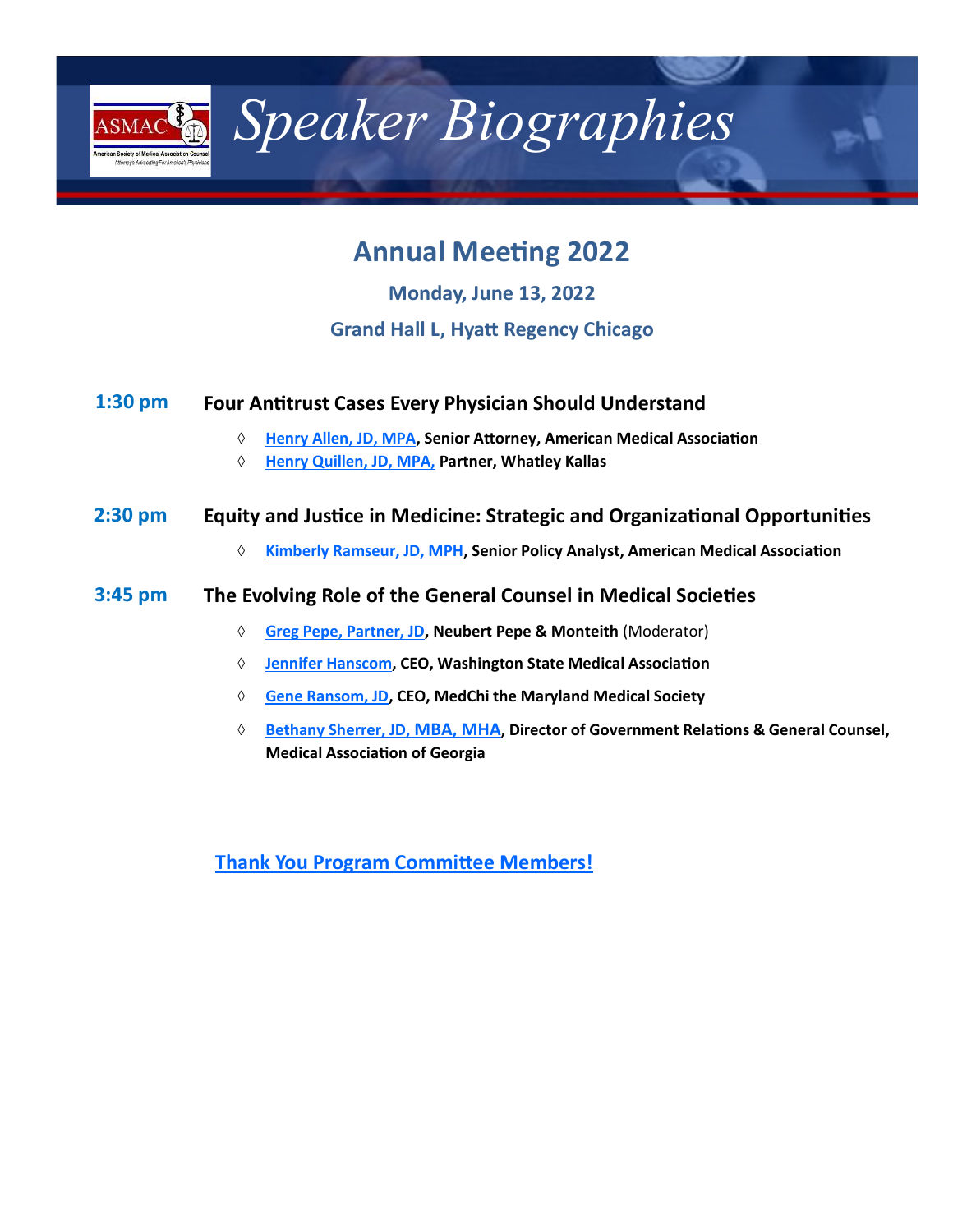<span id="page-1-0"></span>

**Henry Allen, JD, MPA**  Senior Attorney, American Medical Association Henry.Allen@ama-assn.org

# Four Antitrust Cases Every Physician Should Understand

**Henry S. Allen Jr. JD, MPA** is a lawyer within the Advocacy Resource Center of the American Medical Association where he works on antitrust issues in health care and medical insurance markets. He served as AMA's lead antitrust counsel in its successful third -party advocacy designed to block the health insurer mergers of Anthem with Cigna and Aetna with Humana. Mr. Allen has also testified before the United States Senate Judiciary Committee on antitrust in health insurance markets and has served as a panelist at the Federal Trade Commission workshop entitled "Another Dose of Competition: Accountable Care Organizations and Antitrust".

Prior to joining the AMA, Mr. Allen litigated health care antitrust cases in forums ranging from the superior court of Alaska to the United States Supreme Court in *Jefferson Parish Hospital District No 2 v. Hyde*, the landmark exclusive dealing and tying case.

Mr. Allen is Adjunct Professor of Law at Northwestern University School of Law. He has also been Adjunct professor at the Kellogg School of Management of Northwestern University and at Cornell University where for two decades he taught Health Law in the Sloan Institute of Health Services Administration.



**Jennifer Hanscom** CEO, Washington State Medical Association jen@wsma.org

# The Evolving Role of the General Counsel in Medical Societies

Jennifer Lawrence Hanscom is the CEO of Washington State Medical Association and the WSMA Foundation for Health Care Improvement. Nationally she serves on the boards of Physicians Insurance A Mutual Company, MedChoice RRG, The Physicians Foundation, and the American Association of Medical Society Executives. She also serves on the Board of the Washington Health Care Forum, the University of Washington MHA Advisory Board, the Washington State Family Medicine Education Advisory Board. She is a member of the American Society of Association Executives and the Washington State Society of Association Executives.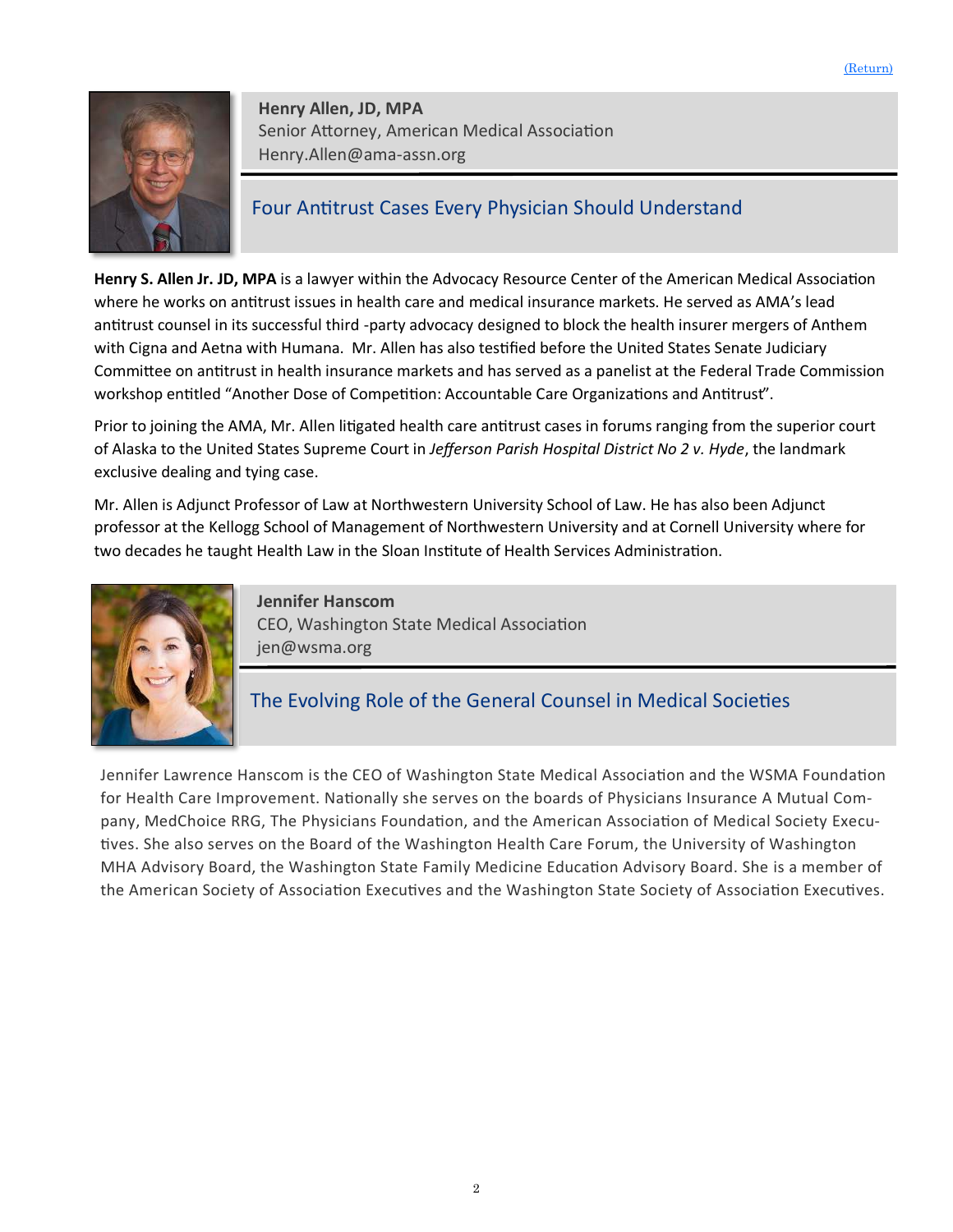<span id="page-2-0"></span>

**Henry Quillen, JD, MPA**  Partner, Whatley Kallas hquillen@whatleykallas.com

### Four Antitrust Cases Every Physician Should Understand

**Henry Quillen** has extensive experience litigating matters involving healthcare and antitrust issues. He has briefed and argued dispositive motions in *In re Blue Cross Blue Shield Antitrust Litigation*, MDL No. 2406, and he was one of the primary attorneys representing the plaintiffs in *OMNI Healthcare, Inc. v. Health First, Inc.*, which resulted in a \$32 million settlement. He has also obtained a favorable ruling from the Arkansas Supreme Court on behalf of an air ambulance provider in *Air Evac EMS, Inc. v. USAble Mutual Insurance Co.* The D.C. Circuit cited Mr. Quillen's amicus brief for the American Medical Association when affirming an injunction against the merger of Anthem and Cigna in *United States v. Anthem*. In 2016, Mr. Quillen was named a "Rising Star" by Law360 for his work in competition law, one of just seven attorneys to be honored in his field that year.

Before joining Whatley Kallas, Mr. Quillen was an associate in the litigation department of Sullivan & Cromwell LLP, where he focused on complex commercial litigation. He also served as a law clerk to the Honorable A. Raymond Randolph of the United States Court of Appeals for the District of Columbia Circuit, as well as the Honorable Jeffrey Howard of the United States Court of Appeals for the First Circuit.

Mr. Quillen graduated from Harvard College magna cum laude (A.B., Biochemical Sciences, 2000) and Yale Law School (J.D., 2007). He also received a Master in Public Administration from the John F. Kennedy School of Government (2007). He is a member of the American Bar Association and admitted to practice in New York, New Hampshire, the District of Columbia, the United States District Courts for the District of Colorado, District of Columbia, and District of New Hampshire, the United States Courts of Appeals for the First, Eighth, Tenth, Eleventh, and District of Columbia Circuits, the United States Court of Appeals for Veterans Claims, and the United States Supreme Court.



**Kimberly Ramseur, JD, MPH**  Senior Policy Analyst, American Medical Association Kimberly.Ramseur@ama-assn.org

# **Equity and Justice in Medicine: Strategic and Organizational Opportunities**

**Kimberly Ramseur** is an experienced health policy and equity professional with a demonstrated history of providing solutions to access to care problems through advocacy and education.

Currently, she serves as a Senior Policy Analyst within the Center for Health Equity at the American Medical Association (AMA). Prior to beginning at AMA, Kimberly worked for various healthcare-related organizations, fervently learning how to view health care and access to care issues through several lenses. She served as a member of the policy and advocacy team at Hemophilia Federation of America, where she assessed the impact of state and federal legislation on people living with rare bleeding disorders, served as the health equity lead and developed the Bleeding Disorders Health Disparities Council. She also assisted with policy and advocacy efforts during her time with the Medical Association of Georgia.

Kimberly holds a juris doctor from North Carolina Central University School of Law, a master's degree in public health from Georgia State University School of Public Health, and a bachelor's degree in political science from Howard University.

In her free time, Kimberly enjoys gardening, eating good food, travelling, and spending time with her family, friends, and fur baby.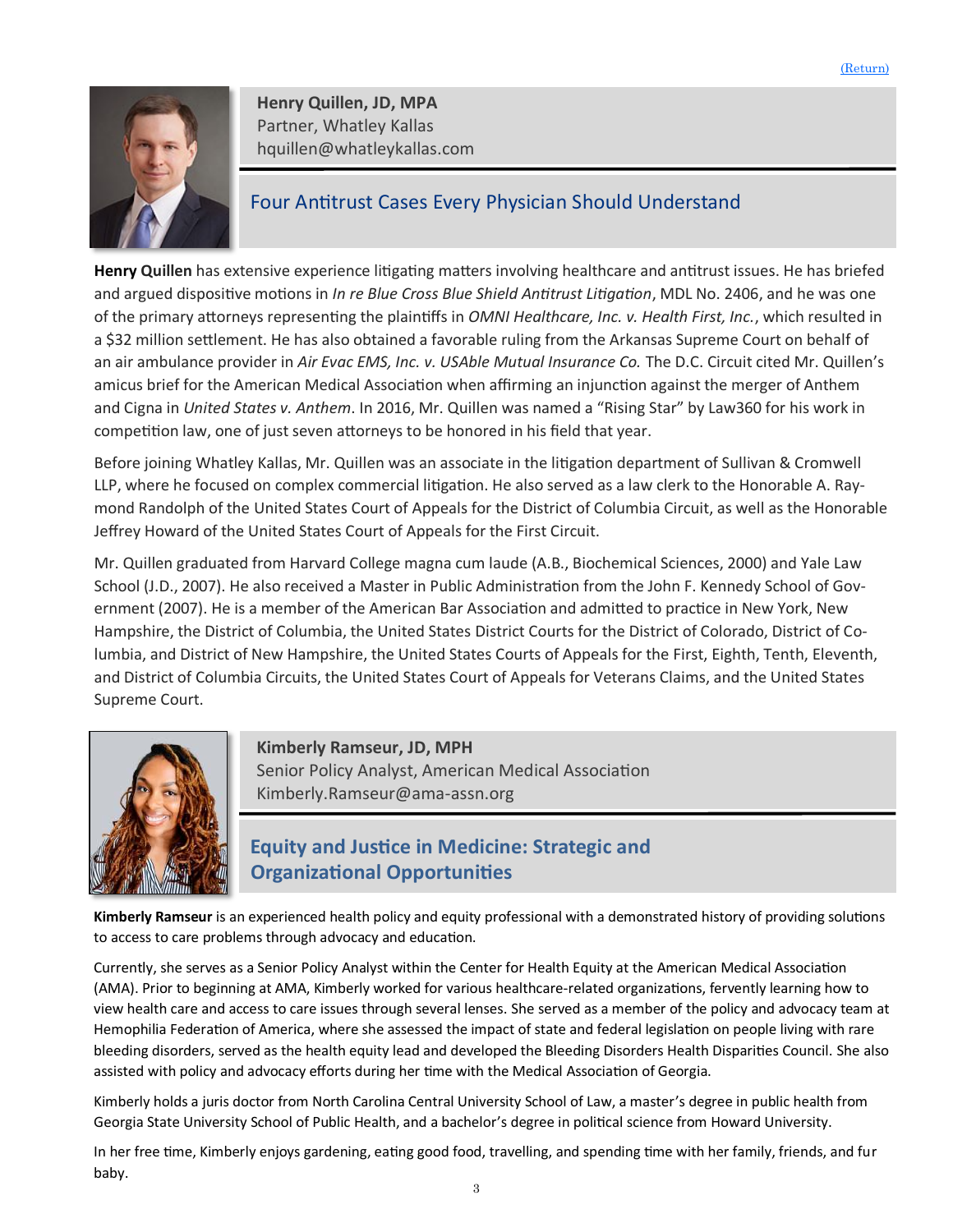<span id="page-3-0"></span>

**Gregory Pepe, JD**  Partner, Neubert Pepe & Monteith gpepe@npmlaw.com

### The Evolving Role of the General Counsel in Medical Societies (Moderator)

**Gregory J. Pepe** heads the Healthcare Law, Alternative Dispute Resolution & Mediation and Corporate & Business Transactions practice areas. His experience in the healthcare market, its accompanying regulatory constructs and related business matters, spans decades. Greg provides his clients the understanding necessary to navigate the changing healthcare landscape.

Healthcare issues that Greg often addresses include how providers can successfully negotiate new market ventures and grow their business strategically while operating within policies and legal regulations. Greg has extensive experience in addressing the myriad of business issues facing healthcare providers. He skillfully provides counsel and solutions for his entrepreneurial clients.

The business issues that hospitals, doctors, lab companies, and other healthcare providers face are extremely complex. Greg works with clients to establish business relationships such as partnership agreements, corporation agreements, noncompetition agreements, compensation arrangements, and provider contracts. The agreements and contracts are crafted to provide the legal structure for the entity to operate effectively. To that end they are constructed with the objective of avoiding future disputes.

Within the arena of dispute resolution and mediation Greg assumes the patient/provider perspective and works as an advocate for the patient or provider.

For example, in a recent arbitration, a national ancillary healthcare service provider claimed that a national payor entity had wrongfully denied over 30,000 claims for reimbursement. The provider contract between the parties called for the parties to attempt a resolution of the dispute by unstructured negotiations. When those negotiations failed, both parties submitted the dispute to a panel of three arbitrators. Greg was appointed by the national healthcare provider as one of the arbitrators. He, together with the other arbitrators, worked with both parties to achieve resolution. The emergence of large healthcare provider groups and networks presages large and complex arbitrations when the parties have disputes.

Greg has been an advisor to a number of state medical societies, including the Connecticut State Medical Society. He provides counsel for physician practice management issues within the context of organized medicine and initiation of litigation by medical societies against managed care companies. He represents numerous physician groups, including large integrated practices, IPAs, PHOs, and others involved in healthcare law issues.

Greg received his B.A. from Hamilton College and J.D. from the University of Bridgeport School of Law in 1982. He is a founding principal of Neubert, Pepe & Monteith, P.C.

Greg is a founder and former President of the Board of Directors of Leeway, Inc. Leeway, Inc. is a not-for-profit inpatient primary care facility for people living with AIDS. He is a member of the Dean's Advisory Committee for the Quinnipiac University School of Law and was an adjunct faculty member of Health Care Law at Quinnipiac University School of Law for more than 25 years. Greg served as Board Chairman of The Town Green Special Services District, a business improvement tax district in New Haven. He partners with The Community Foundation for Greater New Haven as a Professional Advisor and also serves on its Board of Directors. He serves as Board President of The Institute Library in New Haven, a member supported library founded in 1826.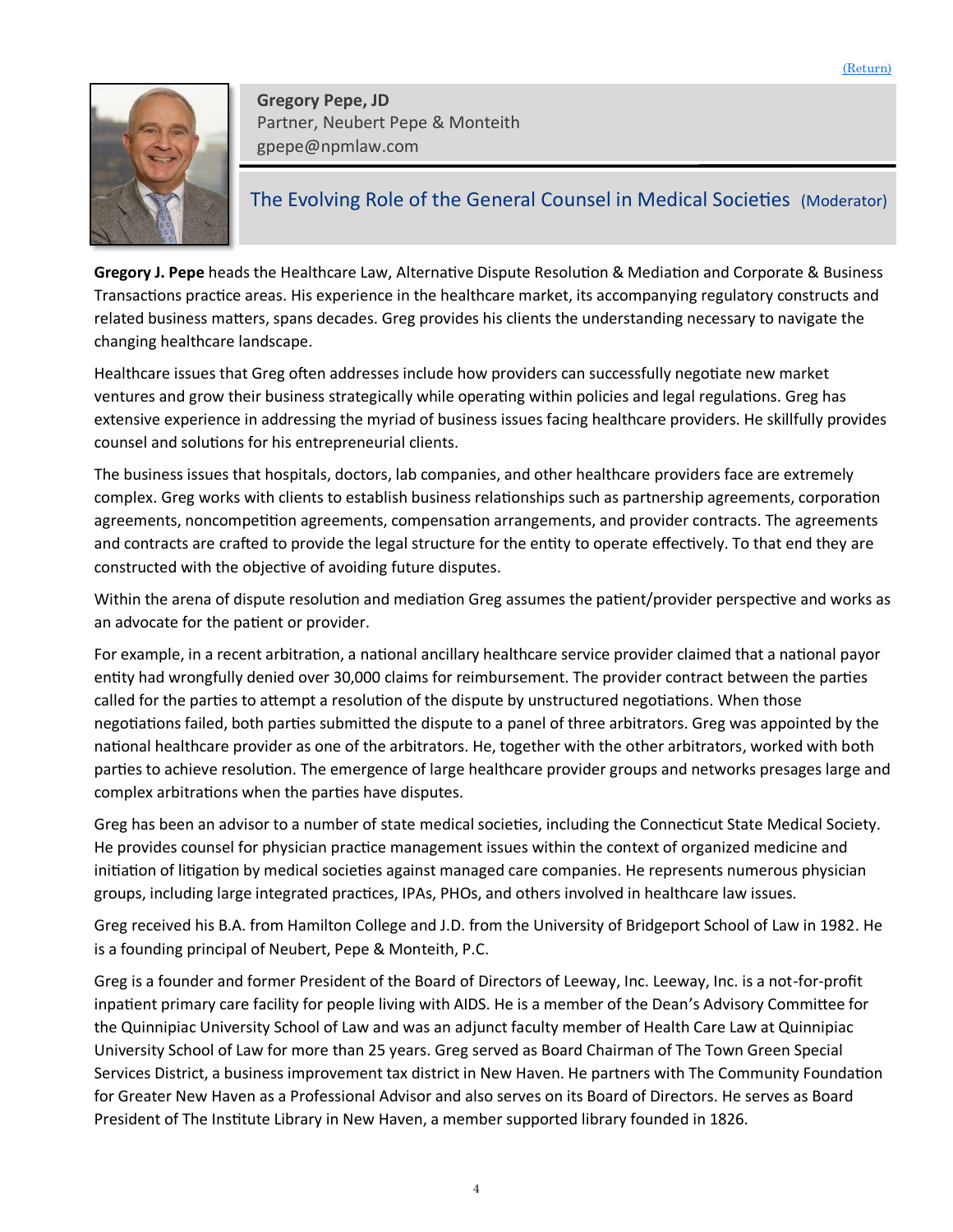<span id="page-4-0"></span>

**Gene Ransom, III, JD**  CEO, MedChi, The Maryland State Medical Society gransom@medchi.org

# **The Evolving Role of the General Counsel in Medical Societies**

**Gene M. Ransom, III** is CEO of the largest and oldest physician organization in Maryland, MedChi, The Maryland State Medical Society. As MedChi executive, Ransom implements MedChi's mission as an advocate for physicians, patients, and the public health of Maryland.

MedChi currently represents over 9,000 Maryland physicians, operates a Care Transition Organization (CTO), created several Accountable Care Organizations (ACOs), provides continuing medical education, and operates one of Maryland's larger malpractice Insurance Agencies. Ransom works hard on key health policy issues like protecting Medicaid, insurance reform and promoting public health programs and policies in his role as director.

Ransom is a life-long resident of Maryland's Eastern Shore and was elected to the Queen Anne's County Commission in November 2002 re-elected in the 2006 election. Gene graduated from The University of Maryland with honors in economics and the University of Baltimore School of Law.



**Bethany Sherrer, JD, MBA, MHA** Director of Government Relations and General Counsel, Medical Association of Georgia bsherrer@mag.org

# **The Evolving Role of the General Counsel in Medical Societies**

Bethany Sherrer is the Director of Government Relations and General Counsel of the Medical Association of Georgia (MAG), which is the leading voice for the medical profession in Georgia. She graduated magna cum laude with her law degree from Georgia State University with a Health Law Certificate with honors while also simultaneously receiving her MBA and Master of Health Administration from Georgia State University in December 2015. After graduation, she spent time lobbying for multiple clients – including health care and nonhealth care clients. She came to MAG in 2016 working as the Government Relations Associate and GAMPAC Manager. She is passionate about representing MAG at the state Capitol as well as working on legal advocacy, health care policy, and third-party payer issues. Bethany resides in Marietta with her husband, Adam, and their daughter, Lauren.